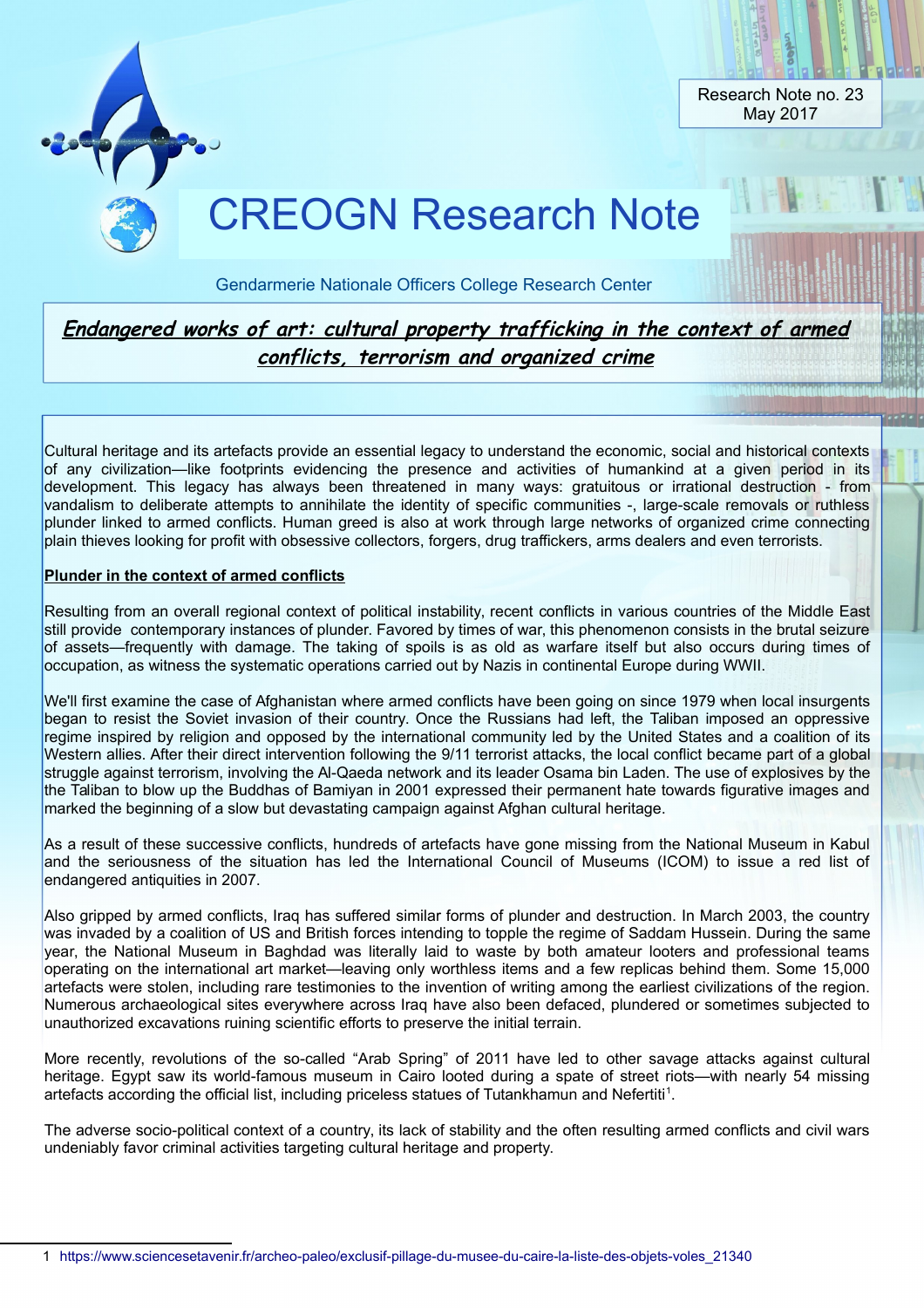In May 2012, INTERPOL and UNESCO launched a world appeal to call attention on the cultural heritage of Syria and its endangered status in view of the on-going armed conflict tearing the country apart; this appeal underlines how much archaeological sites, historical monuments, religious buildings and Roman antiquities are exposed to theft, looting and destruction. Indeed, territories currently occupied by Jihadi fighters of the so-called "Islamic State" have already witnessed systematic plunder. According to UNESCO reports, Islamic State terrorists have actually carried out archaeological looting on an industrial scale through thousands of unauthorized excavations. The international cultural organization calls for utmost vigilance to thwart the appearance of corresponding artefacts on the art market and is currently working to implement emergency measures.

#### **Trafficking of cultural property as a growth industry**

Illegal trafficking of cultural property may be defined as the illicit and clandestine trade in assets belonging to cultural heritage. Obviously fed by theft, it is also connected to forgery, money laundering and even the financing of organized crime. Currently booming and developing its operations on a worldwide scale, it thrives in the modern context of globalization and permanent international exchanges.

In 2011, Director-General of UNESCO Irina Bokova stated that "*the illegal trafficking of cultural property is the third most important form of illicit trade after drug trafficking and arms dealing—and with obvious links to them. It helps* criminals with money laundering and can be used to finance terrorism"<sup>[2](#page-1-0)</sup>. This collaboration with other types of major crime is essentially harmful to cultural heritage since – along successive sales and re-sales - cultural property is often damaged or comes to disappear altogether in the labyrinth of the underworld economy. Various criminal phenomena such as human trafficking, arms dealing and drug trafficking – already interconnected on their respective markets – are also boosted by this new interaction: the produce of looted archaeological sites is now believed to be financing not only other types of trafficking but even terrorist activities<sup>[3](#page-1-1)</sup>.

FBI statements<sup>[4](#page-1-2)</sup> have explained how most terrorist groups – and the so-called "Islamic State" in particular – regularly use the sale of looted archaeological artefacts as financial resources. Mohamed Atta is a case in point: the 9/11 terrorist had tried in 1999 to sell a number of looted Afghan antiquities in Germany in order to gather the necessary funds for the already planned attacks on the World Trade Center. According to investigative journalist Romain Bolzinger<sup>[5](#page-1-3)</sup>, numerous artefacts plundered in the Middle East regularly end up being sold by Western auction houses to finance terrorism through an unbelievably complex network connecting looters to terrorists and intermediaries to art dealers—all the way up to auctioneers and collectors.

Jihadis from the so-called "Islamic State" are keen to advocate "cultural cleansing" and tend systematically to destroy archaeological sites under their occupation to erase any traces of civilizations prior to Islam. Looting and the trafficking of cultural property is also considered a prime method of financing their cause. According to CIA reports, works of art too bulky to be removed are immediately destroyed while smaller objects are fed into the international art market where they generate between [6](#page-1-4) and 8 million dollars of revenue, i.e. their second largest source of income after oil<sup>6</sup>. Well-functioning routines are available: artefacts are warehoused, then sold via intermediaries in Turkey or Lebanon to resurface years later on the European art market. The terrorist organization is even reported – specifically in Syria – to be delivering "archaeological permits" for which it collects "duties" worth between 20 and 50 percent of the overall value of finds.

According to a recent article in the British daily *The Guardian<sup>[7](#page-1-5)</sup>*,Germany and Switzerland are the central hubs of this trafficking world, which now extends its tentacles to many other prestigious art scenes in New York, London and Paris. However well reported in the media, these obviously illegal transactions based on theft and the possession of stolen goods are probably only a few of the multiple facets of this worldwide industry—the tip of an iceberg.

<span id="page-1-0"></span><sup>2</sup> Bokova, Irina, "Combattre le trafic illicite des objets culturels", *Le Figaro,* March 15, 2011.

<span id="page-1-1"></span><sup>3</sup> Charney, Noah, *Art Crimes and Art Historical Mysteries*, Praeger, 2009, p. 261.

<span id="page-1-2"></span><sup>4</sup> Cf. postings on the FBI website: http://www.fbi.gov/stats-services/publications/law-enforcement-bulletin/march-2012/protectingcultural-heritage- from-art-theft ; https://www.fbi.gov/news/stories/isil-and-antiquities-trafficking

<span id="page-1-3"></span><sup>5</sup> Bolzinger, Romain, dir. "Trafic d'art: le trésor de guerre du terrorisme", *Spécial Investigation*, Canal+, TV documentary broadcast on June 20, 2011.

<span id="page-1-4"></span><sup>6</sup> https://www.theguardian.com *"How western art collectors are helping to fund Isis"*

<span id="page-1-5"></span><sup>7</sup> https://www.theguardian.com "*Looted in Syria and sold in London: the British antiques shops dealing in artefacts smuggled by Isis*"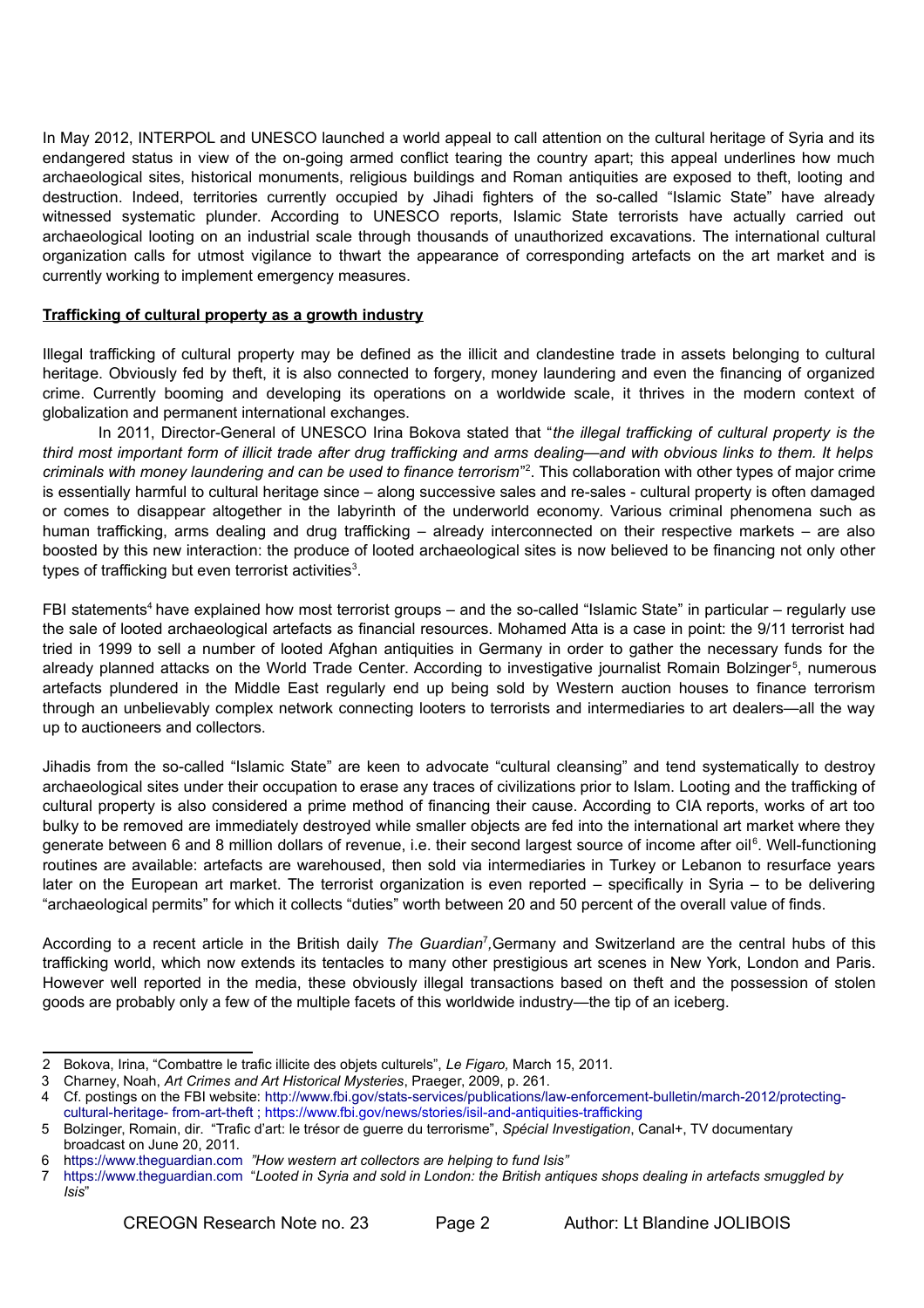Such varied but regular attacks against cultural heritage have made state authorities aware of the need for more effective protection. This has led to the creation of a number of legal tools and institutional structures

### **Creating an efficient system of protection**

Considerable worldwide efforts to protect cultural heritage have already been made in the past through well-known international agreements and institutions. Most prominent are the many and efficient UNESCO conventions--among which the Convention for the Protection of Cultural Property in the Event of Armed Conflict; the Convention concerning the Protection of the World Cultural and Natural Heritage; the UNIDROIT Convention on Stolen or Illegally Exported Cultural Objects or the Convention on the Means of Prohibiting and Preventing the Illicit Import, Export and Transfer of Ownership of Cultural Property<sup>[8](#page-2-0)</sup>.

Nevertheless, new challenges are being faced through new forms of trafficking connected to organized crime and terrorism—demanding new answers.

In February 2015, the Security Council of the United Stations adopted Resolution 2199 condemning the destruction and prohibiting the trade of cultural property illegally exported from Iraq since 1990 and from Syria since 2011.This Resolution mandates all UN Member States to take appropriate measures to prevent this trade and states that: "ISIL [the so-called "Islamic State"], ANF [the Al-Nusra Front] and *other individuals, groups, undertakings and entities associated with Al-Qaeda, are generating income from engaging directly or indirectly in the looting and smuggling of cultural heritage items from archaeological sites, museums, libraries, archives, and other sites in Iraq and Syria, which is being used to support their recruitment efforts and strengthen their operational capability to organize and carry out terrorist attacks*[9](#page-2-1) ".

At France's national level, the array of legal instruments governing the protection of cultural property is already vast and includes – among others - Chapter I of the *Code du patrimoine* (Heritage Code) which deals with the protection of cultural assets, the inventory of "national treasures", the protection of public collections, the protection of designated heritage property (including classified historical buildings) and the regulation of sales. Likewise, France's Penal Code provides for specific incriminations targeting cases of theft, destruction, defacement or degradation of cultural property<sup>[10](#page-2-2)</sup>.

However, the law dated June 3, 2016 marks a turning point in French law and provides added support to the efforts of law-enforcement agencies fighting against organized crime, terrorism and their financing, by facilitating criminal proceedings in this field and creating new offenses to answer the most recent challenges. Amended Article 322-3-2 of the Penal Code – for instance – now incriminates "*the import, export, transfer, transport, possession, sale, acquisition or exchange of any cultural property of archaeological, artistic, historical or scientific interest--with prior knowledge of its removal from a territory which – at the time of removal – constituted an area of operation for terrorist entities and without acceptable means of evidencing the lawful origins of the aforesaid property*[11](#page-2-3)". Nonetheless, this wording is probably too obscure and renders the implementation of the new law fairly difficult. In fact, since France itself has recently been targeted by terrorists, isn't our national territory to be considered as one such "*area of operation for terrorist entities*"?

Taking such elements into account, it appears that the protection of cultural property will remain a priority concern on a national level but must necessarily be approached with an international perspective; the globalization of threats to cultural property necessitates to integrate our response within the international protection framework.

<span id="page-2-0"></span><sup>8</sup> Convention for the Protection of Cultural Property in the Event of Armed Conflict (The Hague, 14 May 1954); the Convention concerning the Protection of the World Cultural and Natural Heritage (Paris, 16 November 1972); the UNIDROIT Convention on Stolen or Illegally Exported Cultural Objects (Rome, 24 June 1995) or the Convention on the Means of Prohibiting and Preventing the Illicit Import, Export and Transfer of Ownership of Cultural Property (Paris, 14 November 1970). Cf. [http://portal.unesco.org/en/ev.php-URL\\_ID=12025&URL\\_DO=DO\\_TOPIC&URL\\_SECTION=-471.html](http://portal.unesco.org/en/ev.php-URL_ID=12025&URL_DO=DO_TOPIC&URL_SECTION=-471.html)

<span id="page-2-1"></span><sup>9</sup> Article 16 of Resolution 2199 (2015) adopted by the Security Council on February 12, 2015. Cf.

http://unesdoc.unesco.org/images/0023/002321/232164f.pdf 10 Articles 311-4-2 and 322-3-1 of the Penal Code, cf. https://www.legifrance.gouv.fr

<span id="page-2-3"></span><span id="page-2-2"></span><sup>11</sup> Amended Article 322-3-2 of the Penal Code, cf. https://www.legifrance.gouv.fr